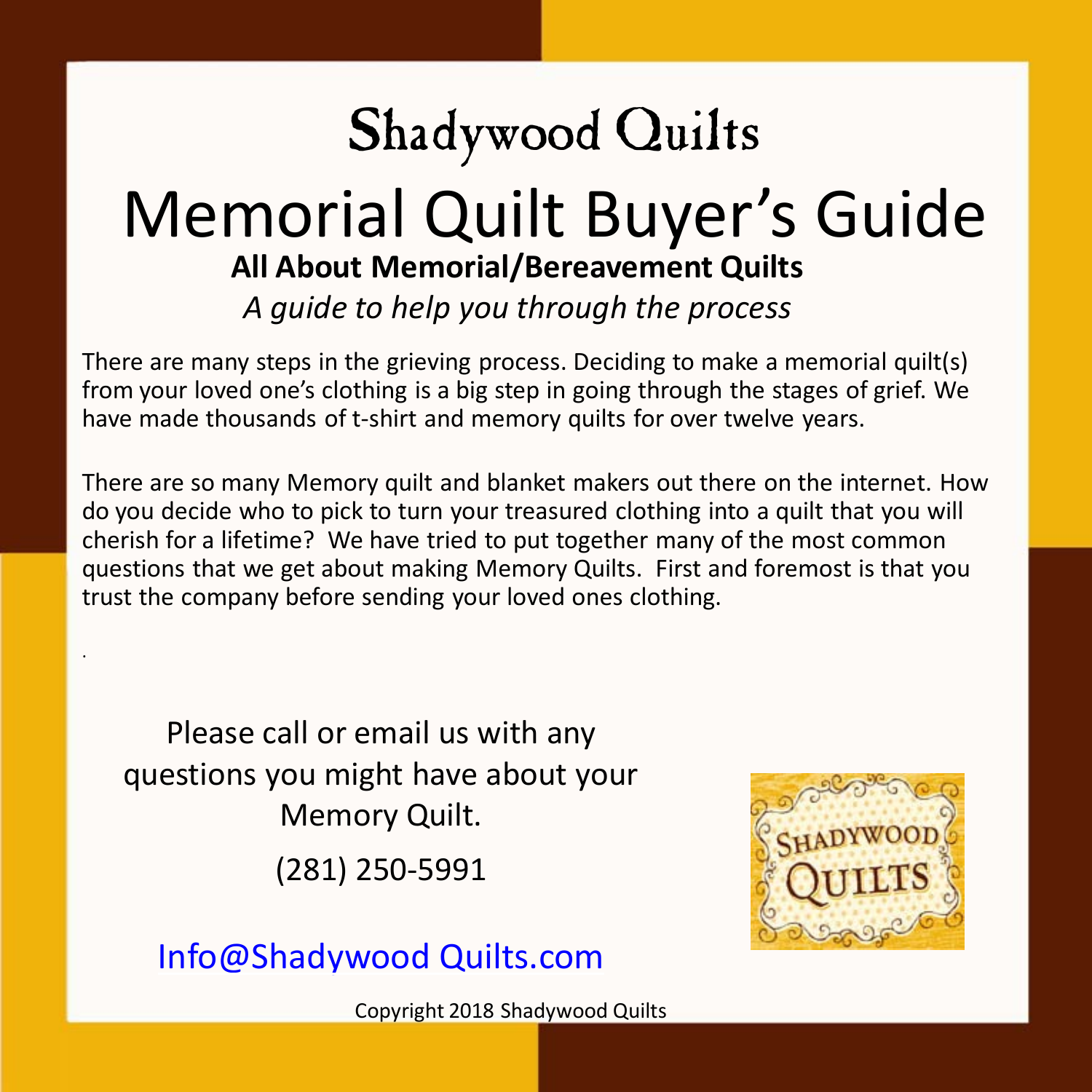#### **Index**

[Why Have a Quilt Made](#page-2-0) [What Items Can Be Included In a Memory Quilt](#page-3-0) [Who Should I Have A Quilt Made For](#page-4-0) [When Should I Have The Quilt\(s\) Made](#page-5-0) [What To Do With the Leftover Scraps of Clothing](#page-6-0) [Grouping Items For More Than One Quilt](#page-7-0) [Memorial Quilts: One Customer's Story](#page-8-0) [What Happens When the Quilts Are Finished](#page-8-0) [Ready To Order?](#page-9-0)

*Memory Quilt Made from Ties*

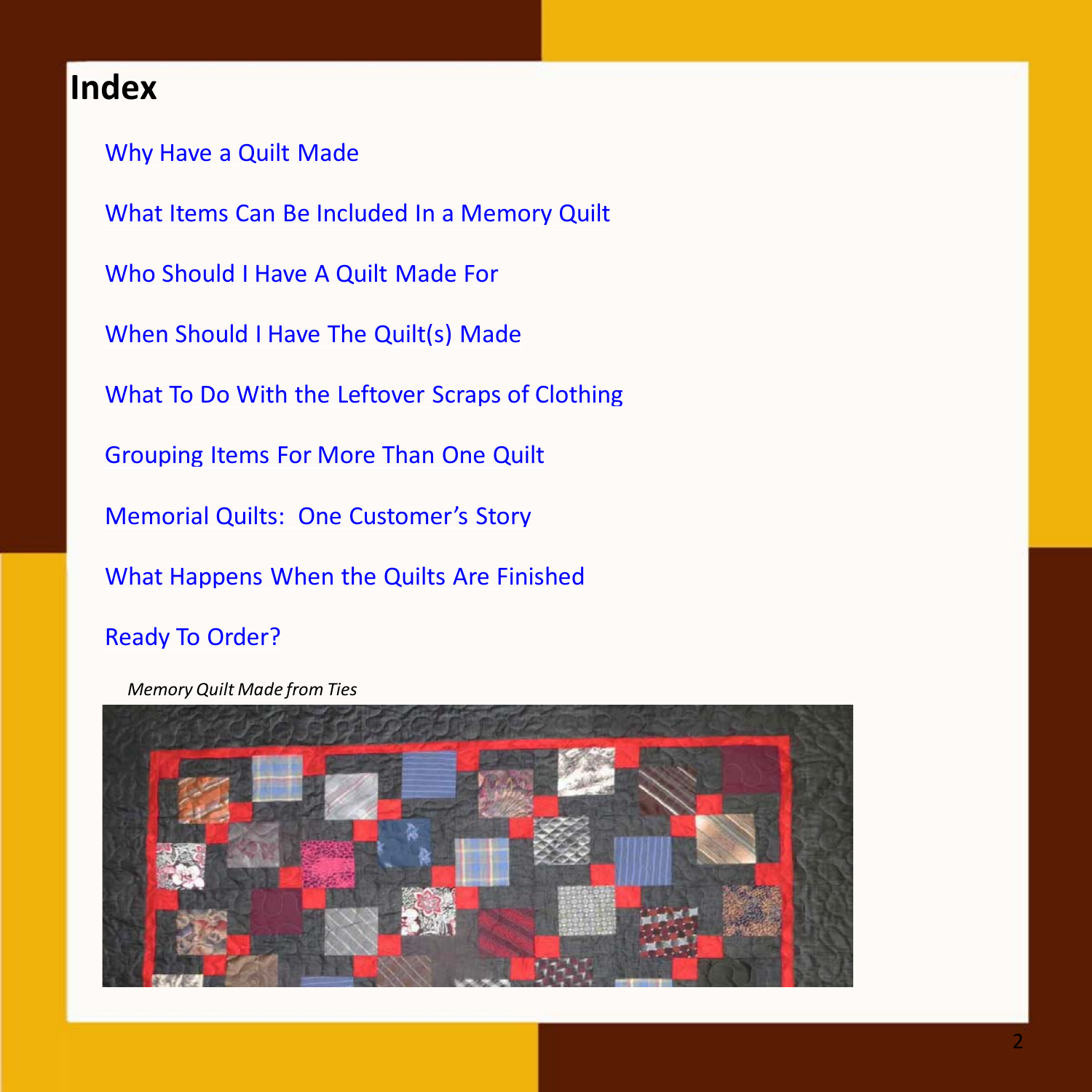## <span id="page-2-0"></span>**Why Have a Quilt Made**

No doubt about it. When someone dies, there is a huge void. There is an emptiness that seems insurmountable to overcome. Everyone deals with their grief in different ways and there is no right or wrong way to handle your feelings.

In December 1992, my dad died early one morning at the hospital after a long bout with cancer. My mom came home and immediately emptied the closets of dad's clothes and had my husband take the clothing to Disabled Vets *(Note: this was before I was doing Memory quilts).* This was completed before most of the rest of the family had even arrived from out of town.

On the other hand, I get customers that bring in clothing within a couple of years later of someone passing.

The amount of emotion tied to the clothing and taking the next step of the grieving process is different for everyone. However long it takes, pulling those clothes from the closet, and bringing them to a professional quilt maker is a big step.



*Remember, grieving is a personal process that has no time limit, nor one "right" way to do it.*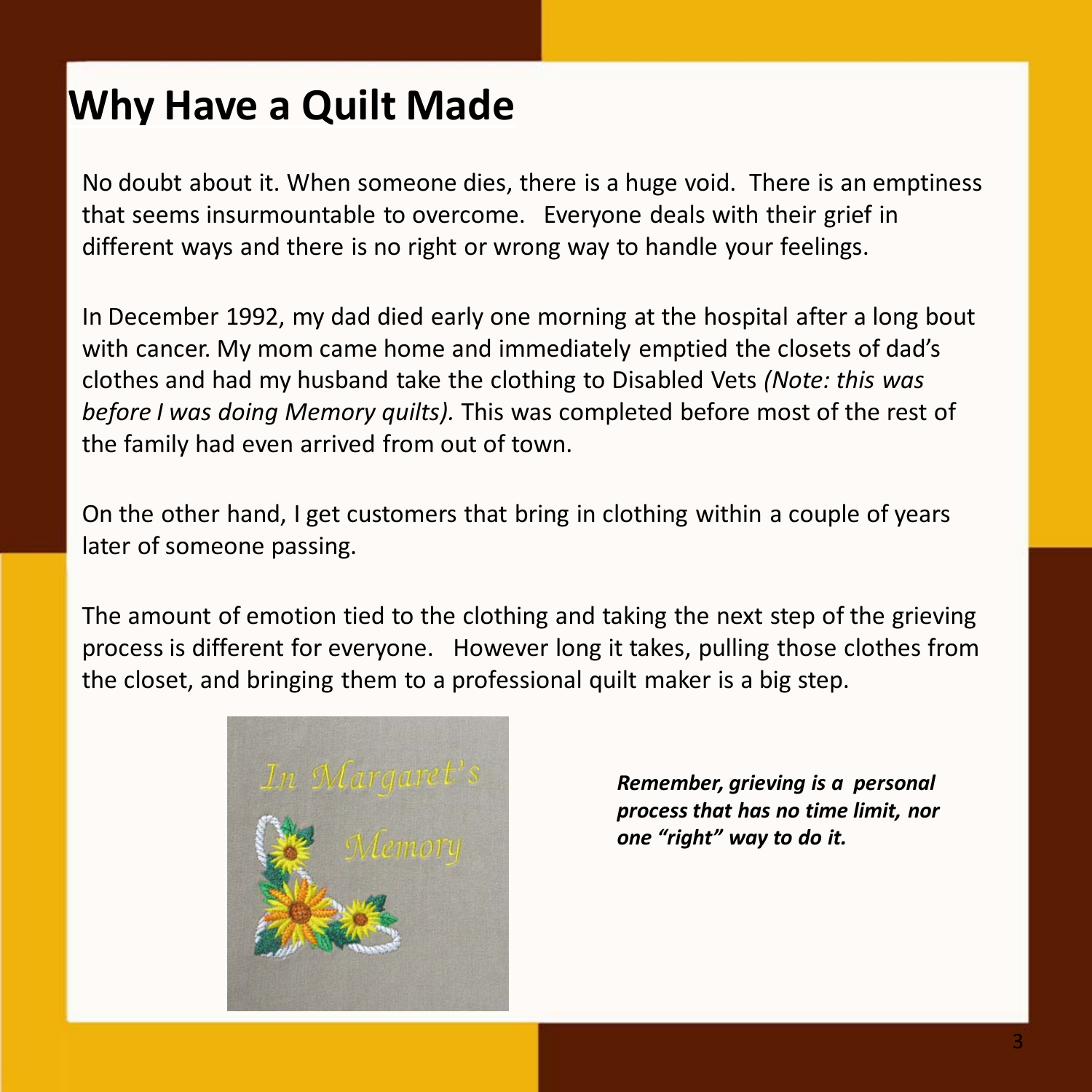## <span id="page-3-0"></span>**What Items Can Be Included In a Memory Quilt**

We always say "*If you can launder it, you can use it*".

- Long or short sleeve t-shirts
- Golf/Polo shirts
- Men's or women's bathing suits *(make sure the fabric is not 'rotten')*
- Boxer Shorts *(yes, we did a WHOLE quilt with nothing but patterned boxers!)*
- Long sleeve, cotton, button down, plaids, cowboy… shirts
- Boy /Girl/Eagle scout badges, uniforms & scarves
- ❖ Sweatshirts
- Pajamas/nightgowns
- Flannel or fleece pants
- ❖ Baby clothing
- ❖ Men's ties, handkerchiefs, suspenders
- Cotton bed sheets, curtains
- ❖ High school varsity letters, jacket & sweaters
- ❖ Aprons
- ❖ Baseball jerseys and patches
- Hats *(we only use the front logo)*
- Canvas bags *(must be pre-washed)*
- Towels
- ❖ Linen tea towels
- Beauty Pageant Banners

*Quilt made with 7 linen towels*

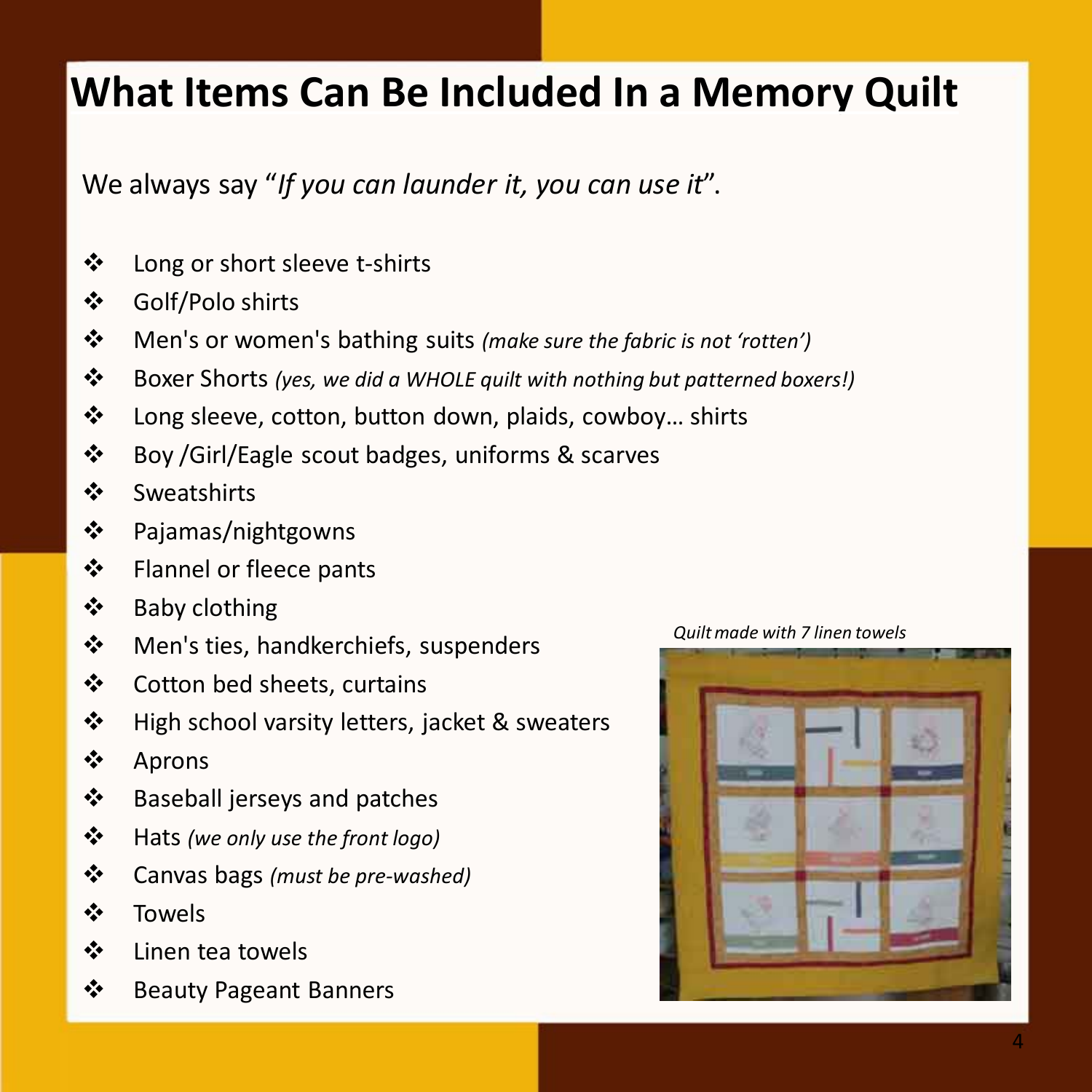## <span id="page-4-0"></span>**Who Should I Have A Quilt Made For**

Deciding who would appreciate and value a memory quilt from a loved one's clothing is a tough decision. When a parent or grandparent has passed, who feels it the most? Kids and grandkids have a special bond. A custom quilt made from the clothing can be a special 'hug' from those who are not here any longer.

Don't forget to have one made for YOU.

A generous throw is the suggested size for children and grandchildren. It is easy to throw across the foot of the bed, snuggle in a chair, or a take a nap on the couch. A bed sized quilt is more likely to end up folded neatly on a shelf and unseen.

Consider having a pillow made for loved ones as well. Pillows are great for younger children. Consider having a simple sentiment embroidered on one side of the pillow.

> *You can use just about any material in your quilt. Just note that if an item is "dry-clean only", the quilt you put it into also becomes "dry-clean only."*



*Set of 3 quilts made from nightgowns and blouses.*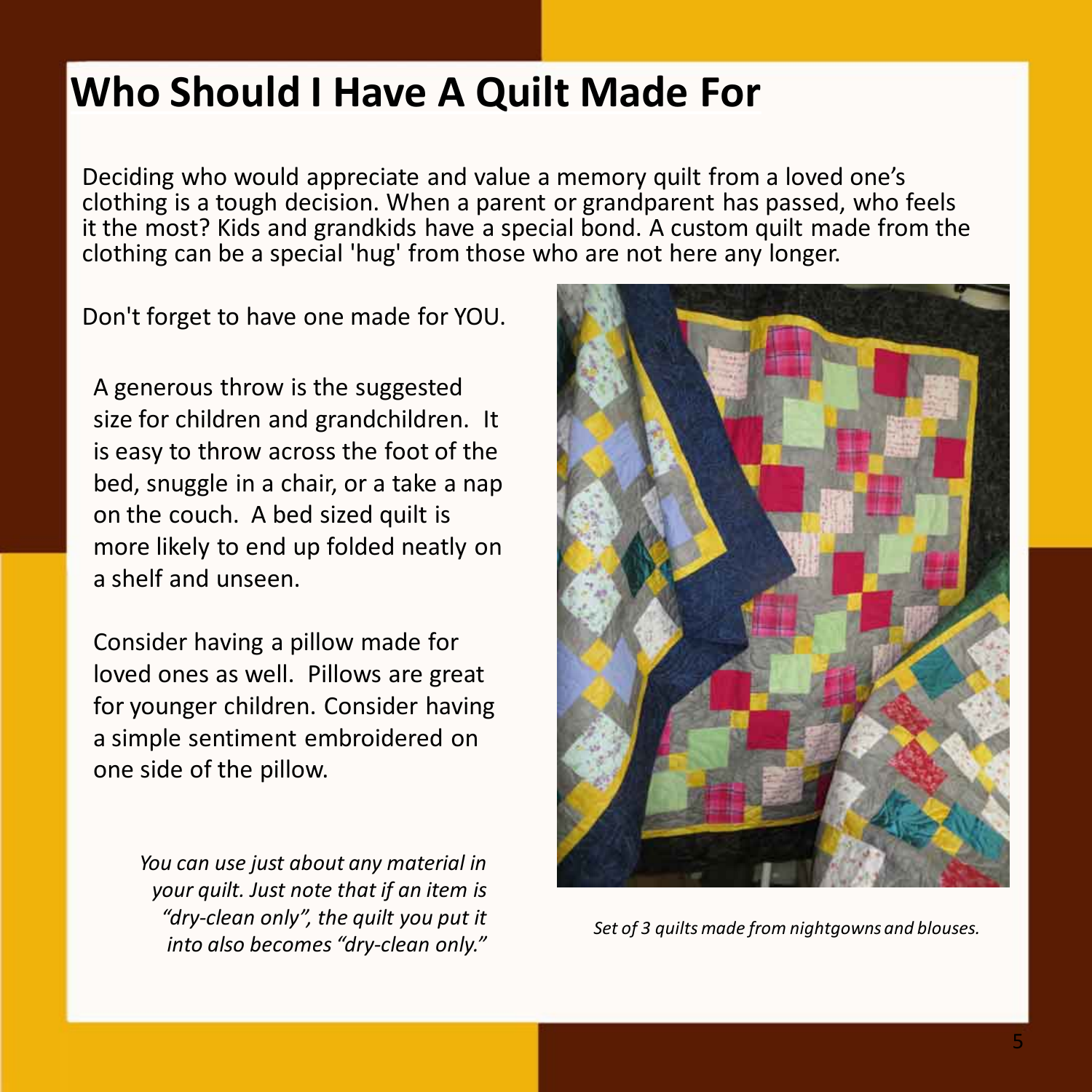## <span id="page-5-0"></span>**When Should I Have the Quilt(s) Made**

When someone passes, everyone that is left behind reacts differently. When my Dad died, my Mom cleaned out his closets immediately. Other people come to the shop with clothing they have been holding on to for five years or more. You may fall somewhere in between that. Even though it may take awhile to make the decision, be assured that snuggling with a quilt is much more preferable than going into a closet or digging through a box of clothing.

> *Grief is like an ocean; It comes in waves, ebbing and flowing. Sometimes the water is calm, and sometimes it is overwhelming. All we can do is learn to swim. --Vicki Harrison*



*Set of 3 quilts made from polo shirts, shirts and jeans. Traditionalstyle quilt*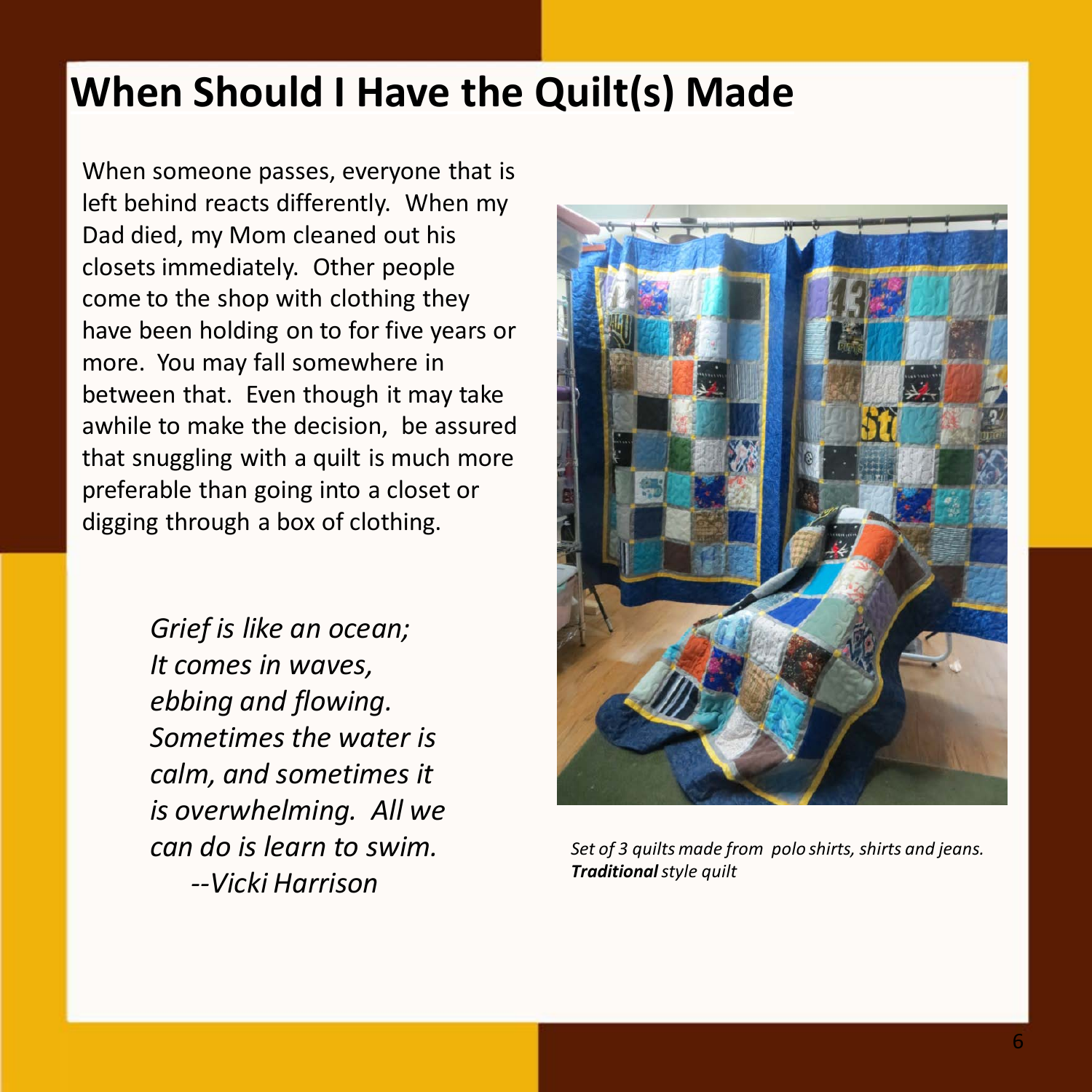### <span id="page-6-0"></span>**What To Do With the Leftover Scraps of Clothing**

OK, you bring all the contents of your loved ones closet. We make one, two or more quilts from the clothing. However, there are lots of 'scraps' left over. What happens to these miscellaneous pieces of clothing?

Well, first of all, we hang on to them for awhile, because once your family members have seen the quilts YOU had made, they may decide they want one. No problem, we just make more.



*Bricks & Mortarstyle quilt. The 'bricks' are jean material, the 'mortar' is a red Texas flower print.*

You are welcome to have the clothing scraps returned to you when the quilts are complete; others just want us to dispose of the extra fabric. Totally up to you.

How much fabric is leftover? Well, if you brought five or six pieces of clothing, there probably won't be much left over. If you sent along several moving boxes full of clothing, there will be more pieces depending on how many quilts were made. We had one family whose patriarch passed and they made 17 throws, one king, and two queen sized quilts for their huge immediate family.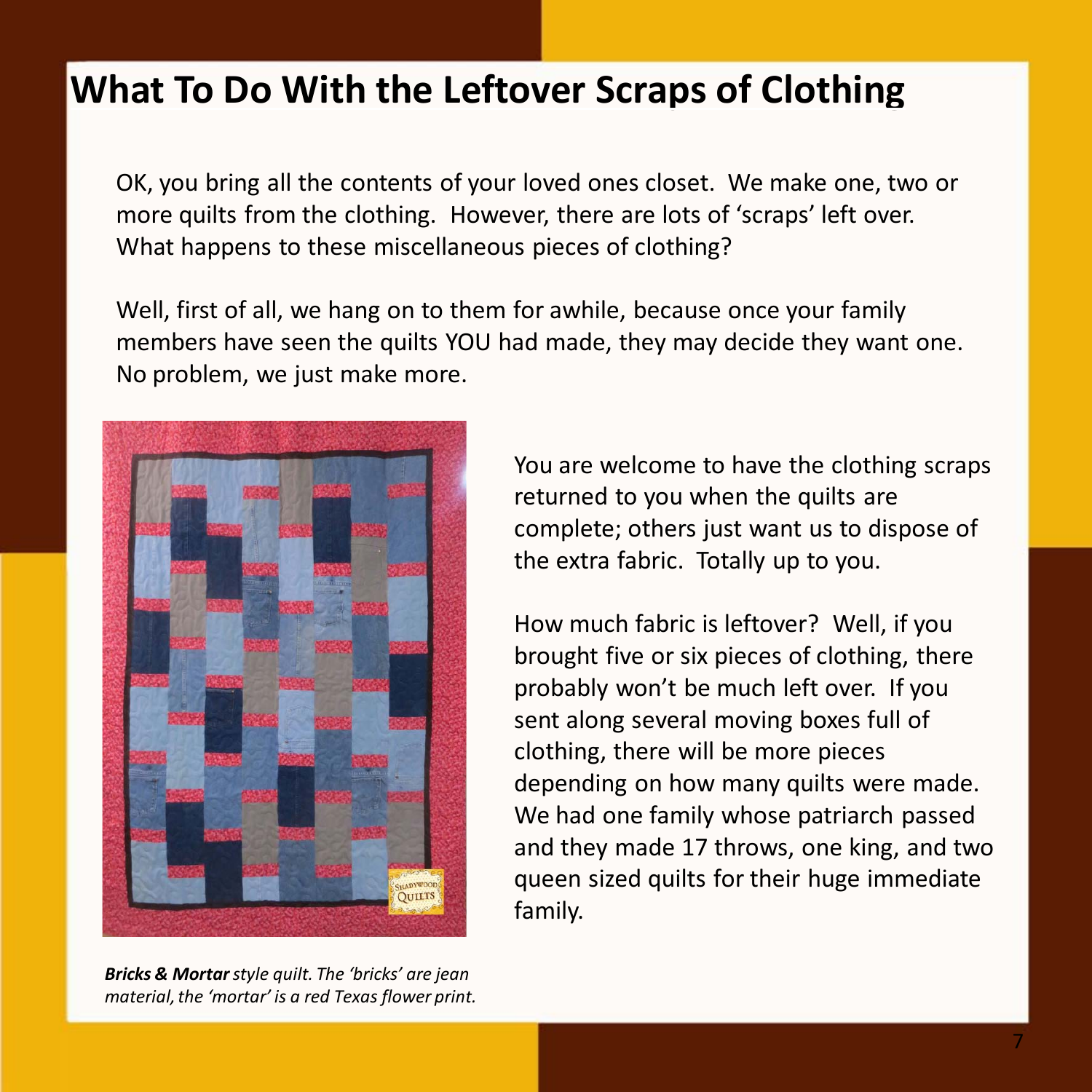### <span id="page-7-0"></span>**Grouping Items For More Than One Quilt**

Most of the time when making Memory Quilts, we are making several quilts from the clothing and we try to spread the clothing throughout each quilt. However, sometimes there are specific pieces of clothing that are special to a particular person. Maybe it is the t-shirt that the grandchild made for grandma. That one definitely needs to go in that grandchild's quilt. When there is a special item to be used in a specific quilt, then we need to be able to differentiate between the quilts.

The best way to group these items is to separate the specific items of clothing into individual bags. Clothing to be used in ALL quilts, should be in a separate bag. For example , if making five quilts, you might have five bags with specifically assigned clothing and a sixth bag with the rest of the clothing.



*Dress shirts made into a Bricks and Mortar Style Memory Quilt.*

Place an order form in each bag with any special instructions you may have. Label each bag with a name or a number. You don't have to fill out the complete order form for each one, just note what is different about each one, such as these are nine blocks, these are twelve blocks and so on.

For items that you want to assign to a specific quilt or more than one (but, not all), using painters tape, list which number or name(s) that should get a piece from that item.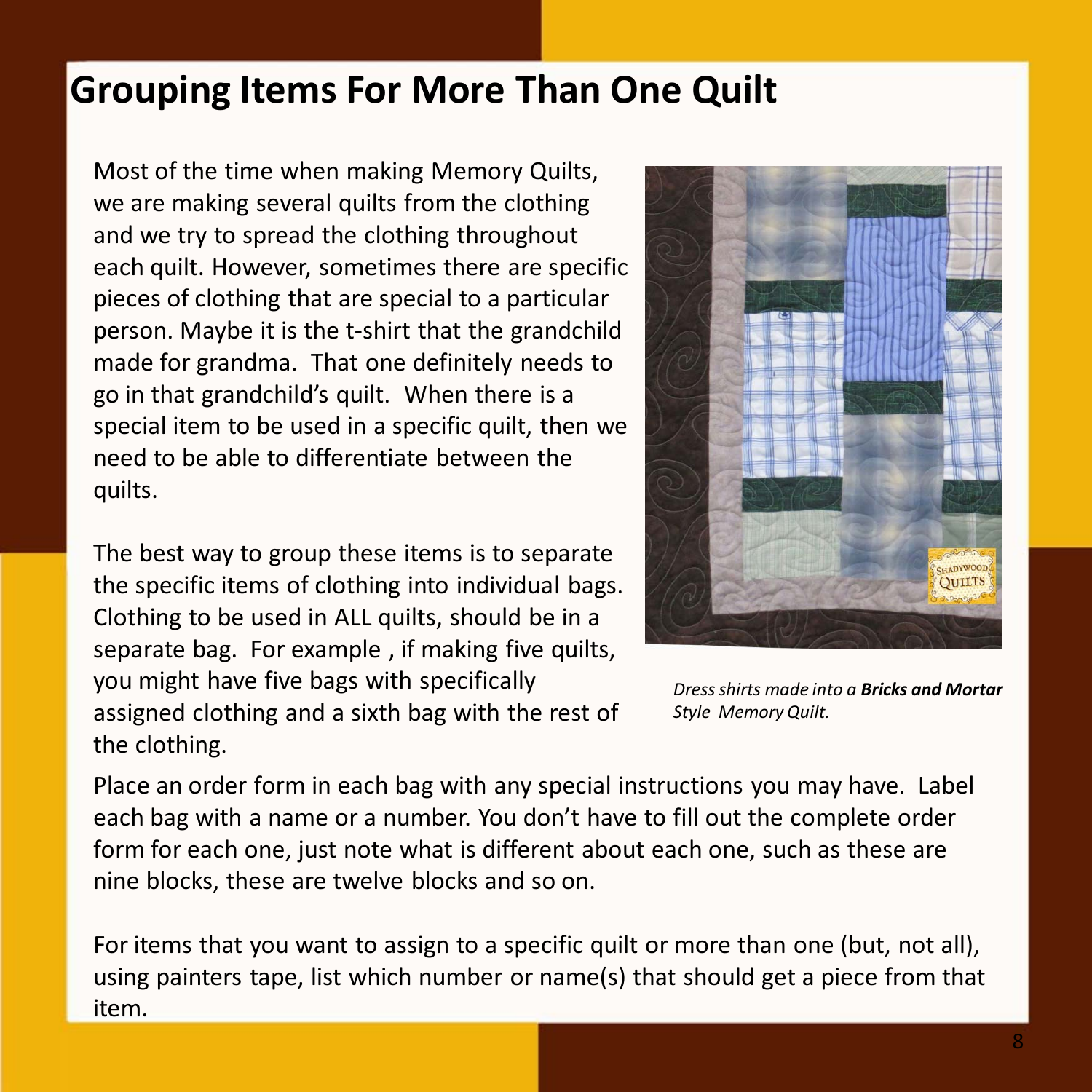#### <span id="page-8-0"></span>**Memorial Quilts: One Customer's Story**

First of all, I love hearing ALL the stories about the people that we are making Memory quilts for. They are all so personal, and I am blessed that they share with us. This lady lives in Germany and had not only recently lost her father, but her brother was dying from Cancer.

-----------------

"He retired June 30. Left on his first bucket list trip to Alaska on July 10. Rode his Harley all the way to Alaska. Spent an amazing time there doing things he always dreamed of. On his way back home they were going to stop at Sturgis. They never made it. My dad had a massive heart attack while driving to Sturgis in Canada. It took us a week to find him. Anyway, long story short, I gave away everything but kept his [Harley] shirts. It was the one thing we shared. Growing up he always took me on motorcycle rides. My brothers were never interested so it was a Dad and daughter thing. My baby brother started riding motorcycles when he turned 30 and was able to go on a ride with our Dad a month before he passed. He's 40 now. Because of my memories of our rides I decided that I wanted a T-Shirt quilt and I did not need anything else. Then the search was on. I visited many sites but kept coming back to yours. Months went by but I kept looking….."

#### *Note added after receiving quilts and her brother had passed as well..*

"I am so thankful I decided to give him the blanket early. He loved it. Everyone does. I gave my mom and my other brother theirs the Saturday before he passed. May 7 my mom turned 70. We had a birthday party celebrating hers, my 50th and Troy 's 41st Even though his birthday was July 20. It was a great day but an awful one.

Wow. I sure just unloaded on you. Sorry. It has almost been 3 months and it has just started hitting me that he is gone. And my mug mat that sits next to my chair brings me so much your work is a true blessing. God blessed me with you. Thank You. Your work is God's work. -- Dee C."